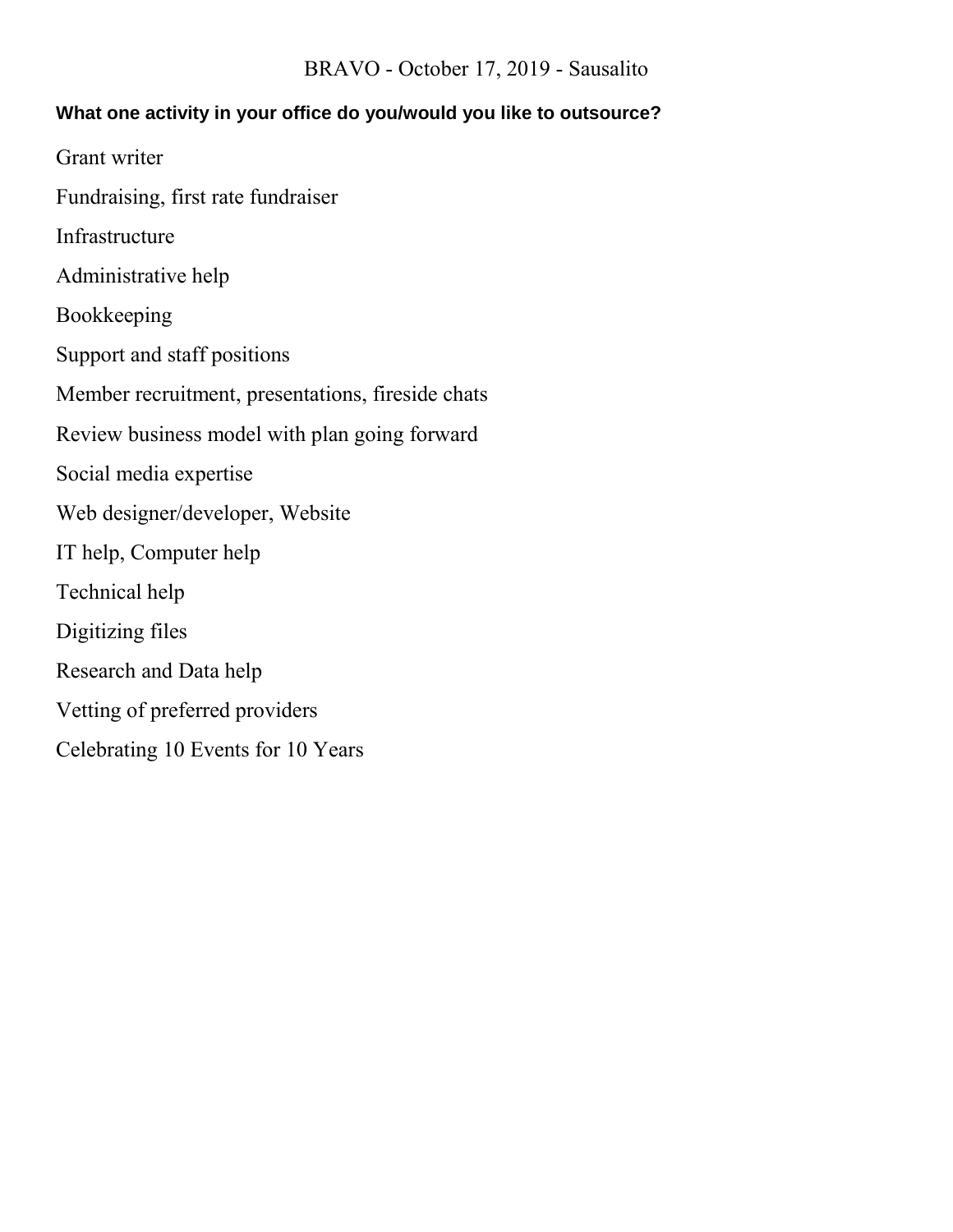### **What is one new thing happening in your Village (ex.program/staff position/event) that you are excited about?**

San Mateo and San Carlos' Day of Service

A volunteer in Niles area is doing local history walks

Starting a Caregiver Fund to pay for help for caregiver respite time (a fund to pay for someone to take care of the member while the family member caregiver takes a break and gets a chance to breathe and get out)

Partnering with rebuilding initiatives of the city/town

An Over 80's Group in Carquinez Village meets monthly

Ashby Village is starting an over 90 Club

Going to the conference in Chicago

Halloween Party Fundraiser – the best party in SF!

Partnering with Italian Community Services

Isolation awareness (isolation BINGO) at Oakland Hotel Village

Fundraising

Expanding into Concord

Changed our village structure – no longer have an executive director

A new village is piloting a service arm

Inter-generational groups coming in for sessions to work one-on-one with cell phone issues

Retired nurses assess general health and needs for new members

Categorization of members by Support Needed (1=No Support 2=Some Support 3=A Bunch of Support)

> Editor's Note: The Helpful Village platform has a user configurable "Tags" feature that could be used for this purpose.

Geographically organizing people into groups and assigning a team lead person for outages or emergencies.

Editor's Note: "Tags" could be used for that as well.

Safety for Seniors Program grant received – everyone attends a Fall Prevention Course and a Fire Prevention Course and they work with Fire Dept. who talk about carbon monoxide and smoke detector importance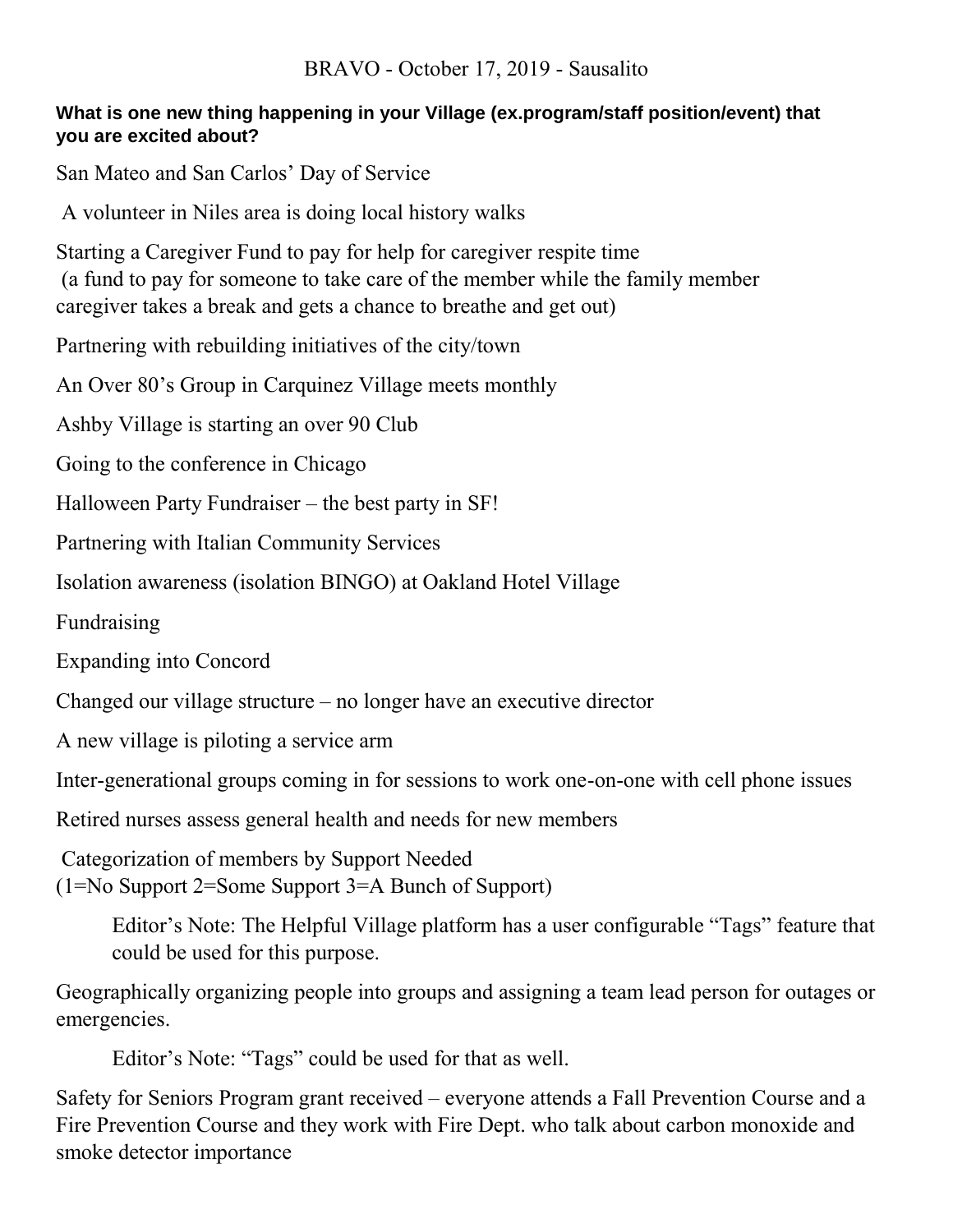### BRAVO - October 17, 2019 - Sausalito

Former board members are auxiliary board members after leaving their spot and they help with recruiting members and board members

Recordings presentations and providing them online for members who can't attend

Friday night movies at the library

Lunch once a month

Happy hours

Partner with local auctioneer and online auctions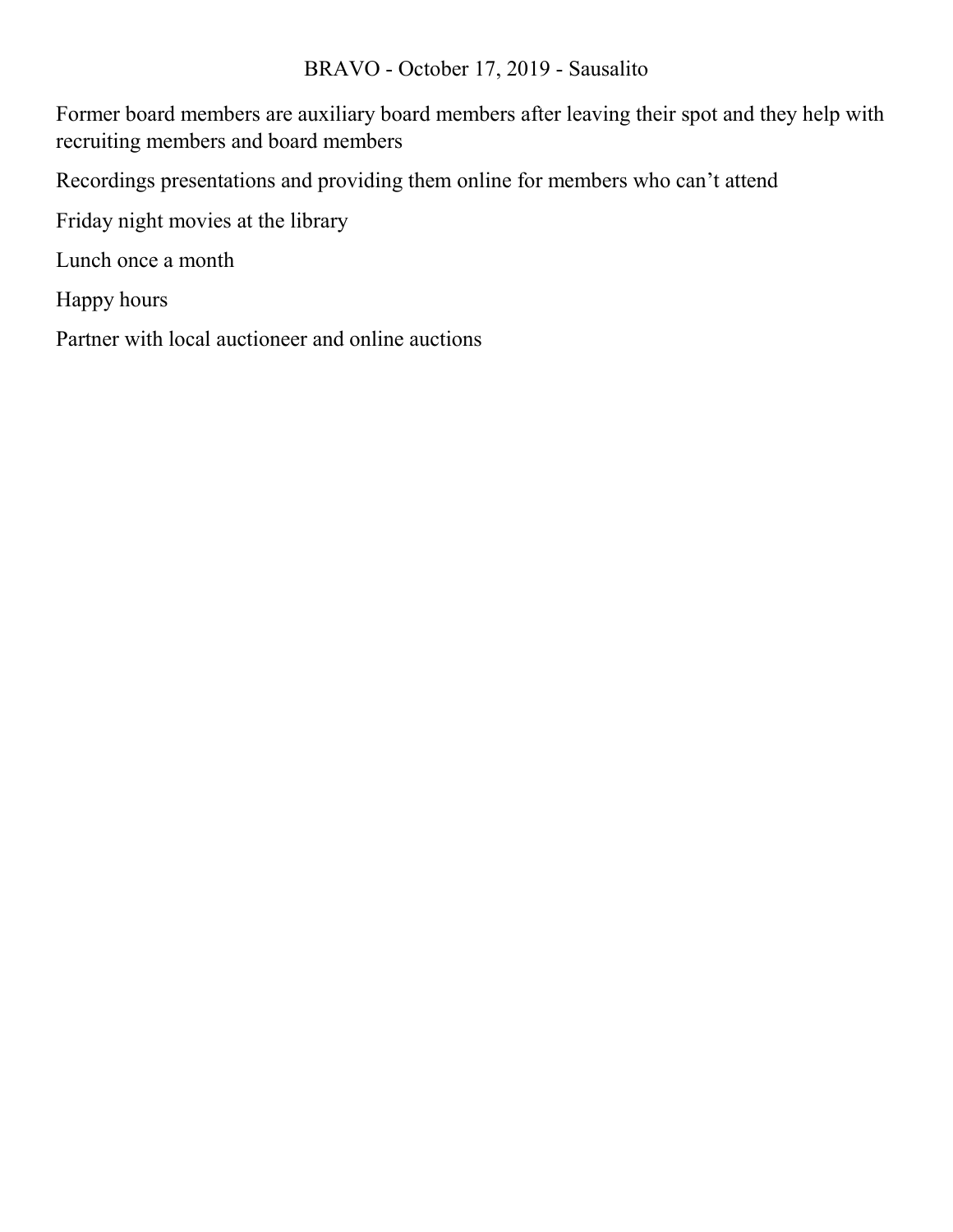### BRAVO - October 17, 2019 - Sausalito

## **What would your village do with a one-time gift of \$100,000?**

Set up an Endowment

Part time executive director

Program manager and staff to research what we do and should be doing

Project manager to develop fundraising plan

Staff person to help with statistics

Grant writer or office help (being able to show how many people's falls reduced after becoming a member)

Wheelchair accessibility

Wheelchair

Buy a wheelchair accessible van

Great scanner/printer

Reduce fees